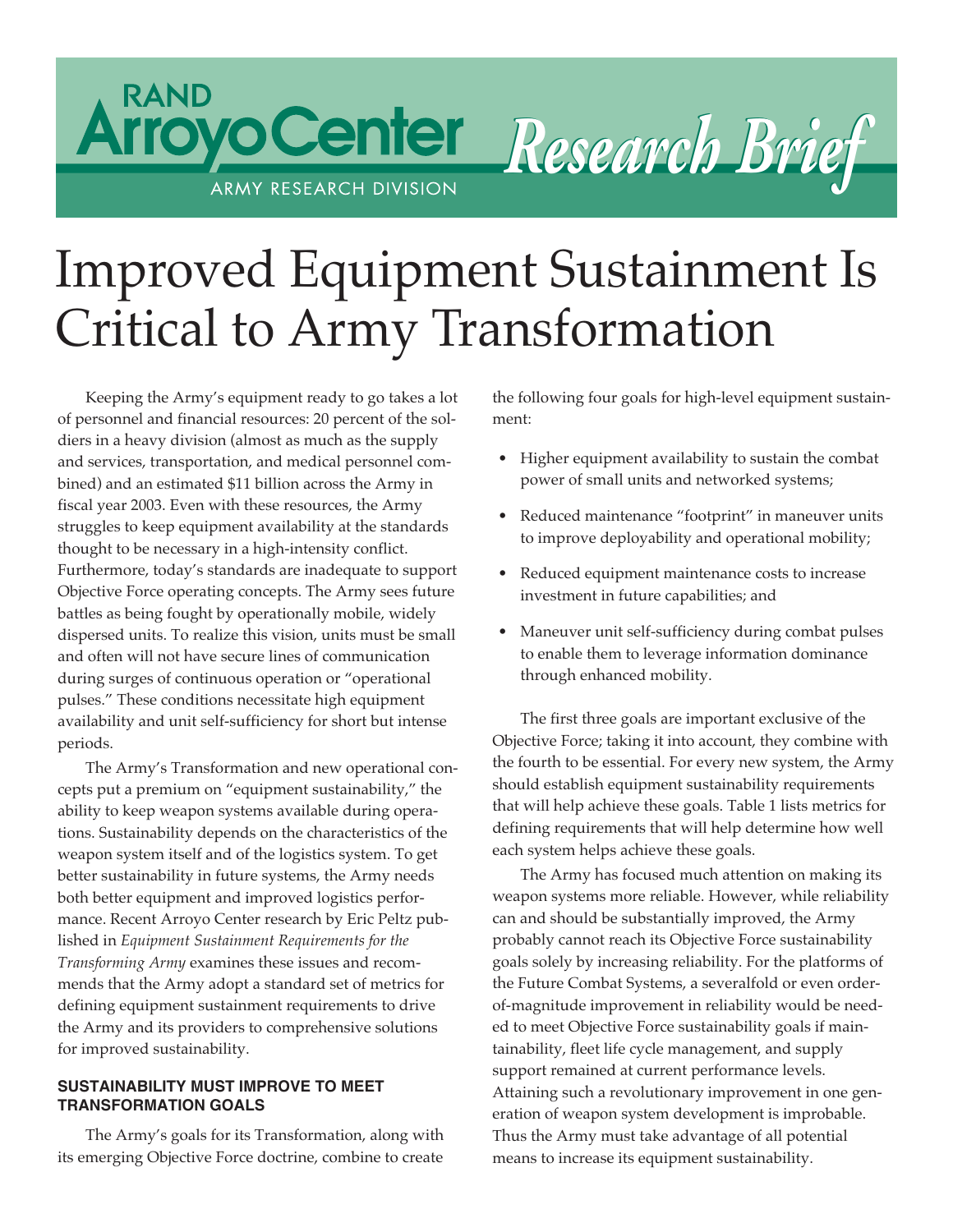*Table 1 Each Program's Requirements and Metrics for Equipment Sustainability Should Reflect the Army's Combat Service Support Goals* 

| <b>Transformation Goal</b>                       | <b>Equipment Sustainability Requirements</b>                     | <b>Candidate Metrics</b>                                                                |
|--------------------------------------------------|------------------------------------------------------------------|-----------------------------------------------------------------------------------------|
| • Improve ability to sustain combat power        | • Maintain combat effectiveness<br>• Maximize pulse availability | • Pulse operational availability<br>- Minimum<br>- Average                              |
| • Improve deployability and operational mobility | • Minimize deployment footprint and<br>maneuver force footprint  | • Maintainers/maintenance ratio by echelon<br>• Maintenance equipment lift requirements |
| • Increase investment in future capabilities     | • Minimize life cycle cost                                       | • Total net present life cycle cost to "maintain"                                       |
| • Leverage information dominance                 | • Unit self-sufficiency during pulses                            | • Self-sufficiency pulse length                                                         |

## **LEVERS TO IMPROVE SUSTAINABILITY**

The transformation goals explain why the Army wants to develop weapon systems with improved sustainability. The equipment sustainment requirements describe the sustainability performance needed. The design features of a weapon system program—including the design of both the system and its logistics support indicate how the Army can get the desired performance. Design features of the program function as "levers" that weapon system developers can pull to get the level of equipment sustainability needed to meet the transformation goals. Four sets of design features are critical to determining the system's sustainability: reliability, maintainability, fleet life cycle management, and supply support. The first two affect the sustainability of a weapon system solely through equipment design, and the last two



*Figure 1—Design Levers Provide the Means for Achieving Needed Sustainability* 

drive sustainability through both logistics system and equipment design (e.g., fleet commonality and spare parts policy). Figure 1 depicts these links.

**Reliability** affects a force's ability to accomplish missions (as defined in terms of mission-critical failures) as well as the resources (in terms of the maintenance costs and footprint for all failures) required to fix and sustain weapon systems.

**Maintainability** encompasses factors that affect the resources and time needed to complete repairs as well as capabilities that enable the logistics system to keep failures from affecting operations (e.g., prognostics).

**Fleet life cycle management** plans should describe how the Army will handle degradation from system aging and how it will design the system to accommodate upgrades in order to maintain equipment performance cost effectively at needed levels.

**Supply support** requirements reflect supply chain decisions that can be made specific to a weapon system program (e.g., spare part levels), the support concepts employed, and design decisions that improve the efficiency of support (e.g., commonality).

Just as metrics are needed to measure the contribution of sustainability to transformation goals, other metrics are needed to describe requirements for design features and to gauge their contribution to sustainability. For example, a metric for reliability associated with making equipment available during combat pulses is the average time between critical failures. Other reliability metrics pertain to the maintenance footprint and life cycle cost requirements. Examples of maintainability metrics are maintenance hours per maintenance action, the fraction of faults predicted, and the percentage of maintenance actions that the crew can perform. Such metrics should be used in a weapon system program to monitor whether a program is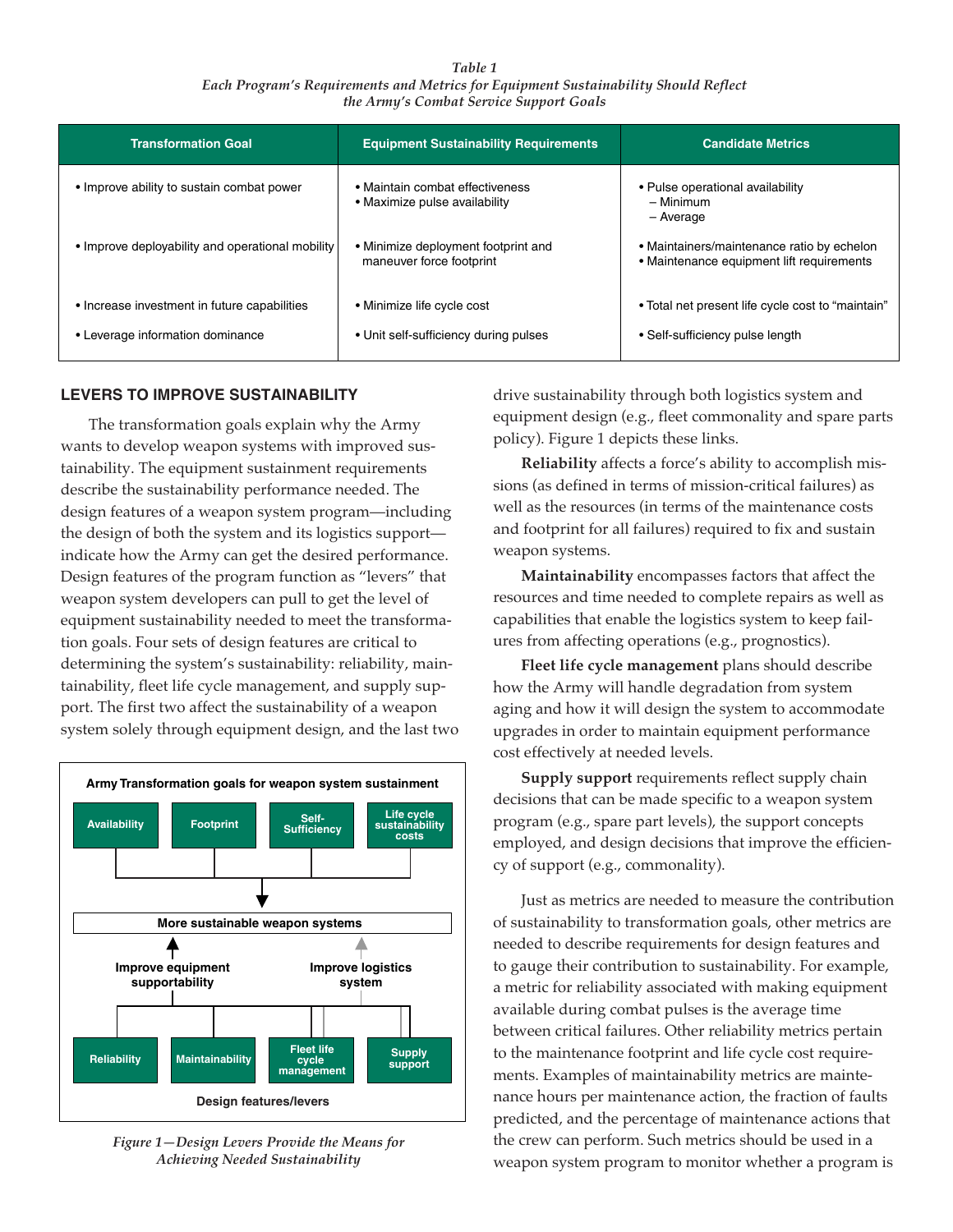making the desired progress toward overall equipment sustainment requirements.<sup>1</sup>

Early in a program, the Army should determine the concept that most effectively balances these levers to achieve the overall equipment sustainment requirements. In effect, the selected concept represents a promise to achieve the requirements by using a set of specified program design features.

## **MAKE SUSTAINABILITY A KEY PERFORMANCE PARAMETER (KPP)**

Given the criticality of effective and efficient equipment sustainability to Objective Force operational concepts, the Army should consider designating a sustainability requirement as a KPP. This step would raise the importance of sustainability in future weapon system programs.2 A KPP sets a threshold that a weapon system program must meet. When a KPP threshold is not met, a program faces a review for potential cancellation or significant change. By definition, a KPP should represent those performance needs fundamental to the warfighting benefit to be provided by the program, and, by policy,

they should be high-level "composite" requirements directly related to operational needs.

Thus, a KPP designation could be appropriate for any of the sustainability requirements that are derived directly from transformation goals and operating concepts: assure availability during combat pulses, shrink maintenance footprint, lower maintenance costs, and enable self-sufficiency during operations. Conversely, a sustainability KPP should not be stated in terms of a single design feature, because this would constrain developers from fully exploiting possible tradeoffs.

#### **IMPROVING THE ARMY'S EQUIPMENT SUSTAINABILITY REQUIREMENTS**

The Army should be able to markedly improve its equipment sustainability through a broad and balanced approach. Arroyo Center researchers recommend that the approach include the following four strategies:

- Develop a template for equipment sustainability requirements that can be adapted for all Army weapon system programs.
- Leverage all available design features.
- Designate one or more equipment sustainability requirements as a KPP.
- Adopt a broad array of tools, such as sustainabilityfocused award fee criteria, for improving sustainability, employing a "carrot and stick" approach that enforces program discipline while motivating maximum possible improvement.

<sup>&</sup>lt;sup>1</sup>These requirements often depend upon some performance assumptions for logistics processes that are beyond the program scope (e.g., very fast order fulfillment times for spare parts). It is critical to use appropriate values for these assumptions; otherwise, a program may satisfy design level requirements without meeting transformation goals.

<sup>&</sup>lt;sup>2</sup>DoD uses KPPs as a management tool to ensure the successful development of weapon systems. According to DoD criteria, KPPs should be composite operational goals essential to mission accomplishment, technically and financially feasible, and assessable.